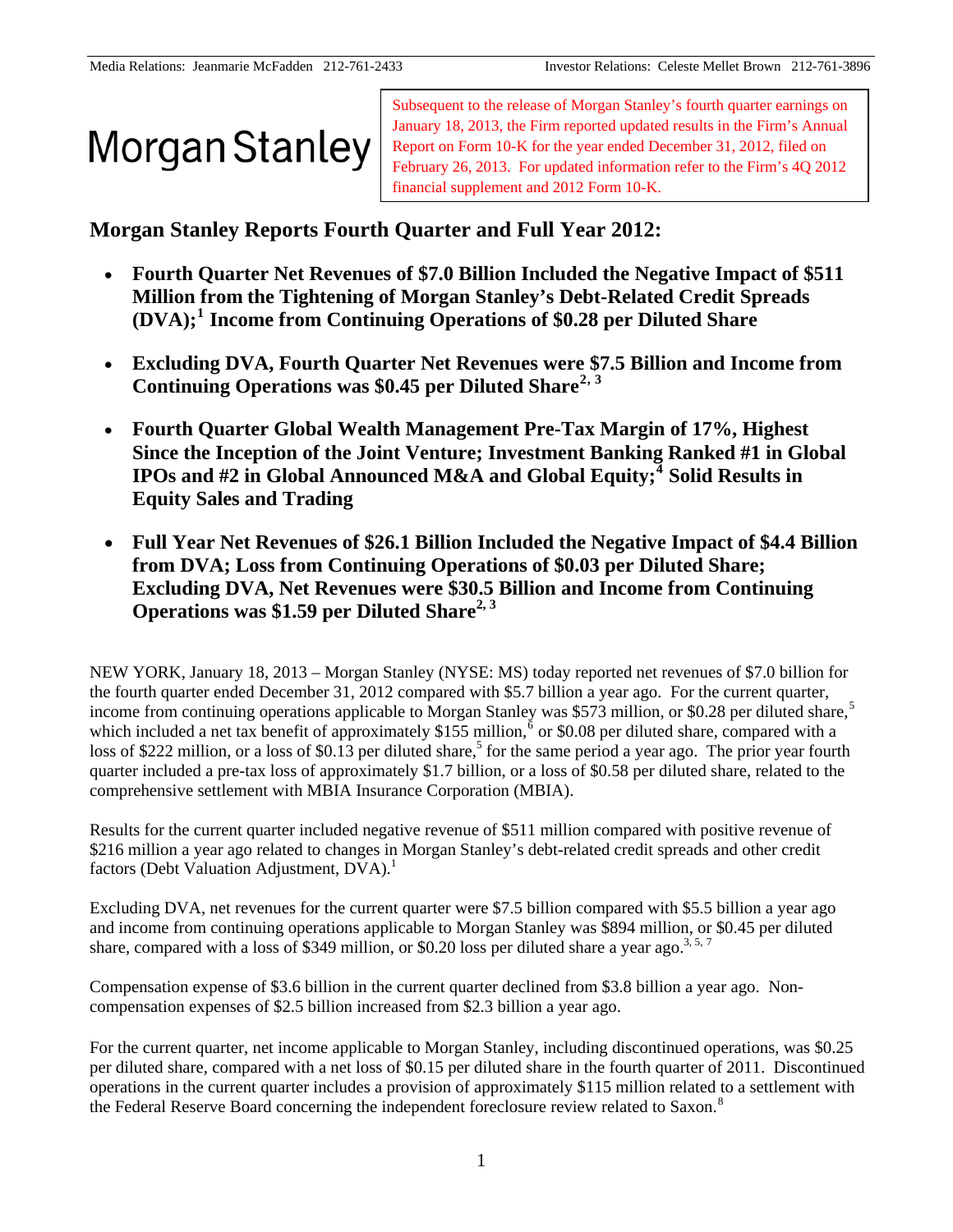| <b>Summary of Firm Results</b><br>(dollars in millions) |            |                           |            |                           |  |  |  |  |  |  |
|---------------------------------------------------------|------------|---------------------------|------------|---------------------------|--|--|--|--|--|--|
|                                                         |            | <b>As Reported</b>        |            | Excluding DVA $(2), (3)$  |  |  |  |  |  |  |
|                                                         | <b>Net</b> | <b>MS</b> Earnings        | <b>Net</b> | <b>MS</b> Earnings        |  |  |  |  |  |  |
|                                                         | Revenues   | Cont. Ops. <sup>(1)</sup> | Revenues   | Cont. Ops. <sup>(1)</sup> |  |  |  |  |  |  |
| 4Q 2012                                                 | \$6,966    | \$547                     | \$7,477    | \$867                     |  |  |  |  |  |  |
| 3Q 2012                                                 | \$5,280    | \$(1,032)                 | \$7,542    | \$534                     |  |  |  |  |  |  |
| 40 2011                                                 | \$5,675    | $$^{(247)}$               | \$5,459    | \$(374)                   |  |  |  |  |  |  |

<sup>(1)</sup> Represents income (loss) from continuing operations applicable to Morgan Stanley common shareholders less preferred dividends.

<sup>(2)</sup> Net revenues for 4Q 2012, 3Q 2012 and  $\overline{4Q}$  2011 exclude positive (negative) revenue from DVA of \$(511) million, \$(2,262) million and \$216 million, respectively.

<sup>(3)</sup> Earnings / (loss) from continuing operations applicable to Morgan Stanley common shareholders for 4Q 2012, 3Q 2012 and 4Q 2011 excludes after-tax DVA impact of \$(321) million, \$(1,568) million and \$127 million, respectively, and includes a related allocation of earnings to Participating Restricted Stock Units of \$1 million, \$2 million and \$0 million, respectively.

#### <span id="page-1-0"></span>**Fourth Quarter Business Overview**

- Global Wealth Management Group net revenues were \$3.5 billion and pre-tax margin was  $17\%$ . Average annualized revenue per global representative was \$824,000, highest since the inception of the Joint Venture.
- Institutional Securities net revenues excluding DVA were \$3.5 billion reflecting strong performance in Investment Banking, solid results in Equity sales and trading and a decline in Fixed Income & Commodities sales and trading.
- Asset Management reported net revenues of \$599 million with assets under management or supervision of \$338 billion.

James P. Gorman, Chairman and Chief Executive Officer, said, "After a year of significant challenges, Morgan Stanley has reached a pivot point. We demonstrated meaningful progress in our Wealth Management Joint Venture, reaching the highest pre-tax margin since the inception of the JV. We charted a path to acquire the remainder of the JV. We are ahead of our risk weighted asset reduction targets for Fixed Income and Commodities, while continuing to focus on our strengths within business and strategic linkages across the Firm and investing for the evolving regulatory environment. We continued to demonstrate leadership in Investment Banking and Equity sales and trading. Our Firm is now poised to reach the returns of which it is capable on behalf of our shareholders."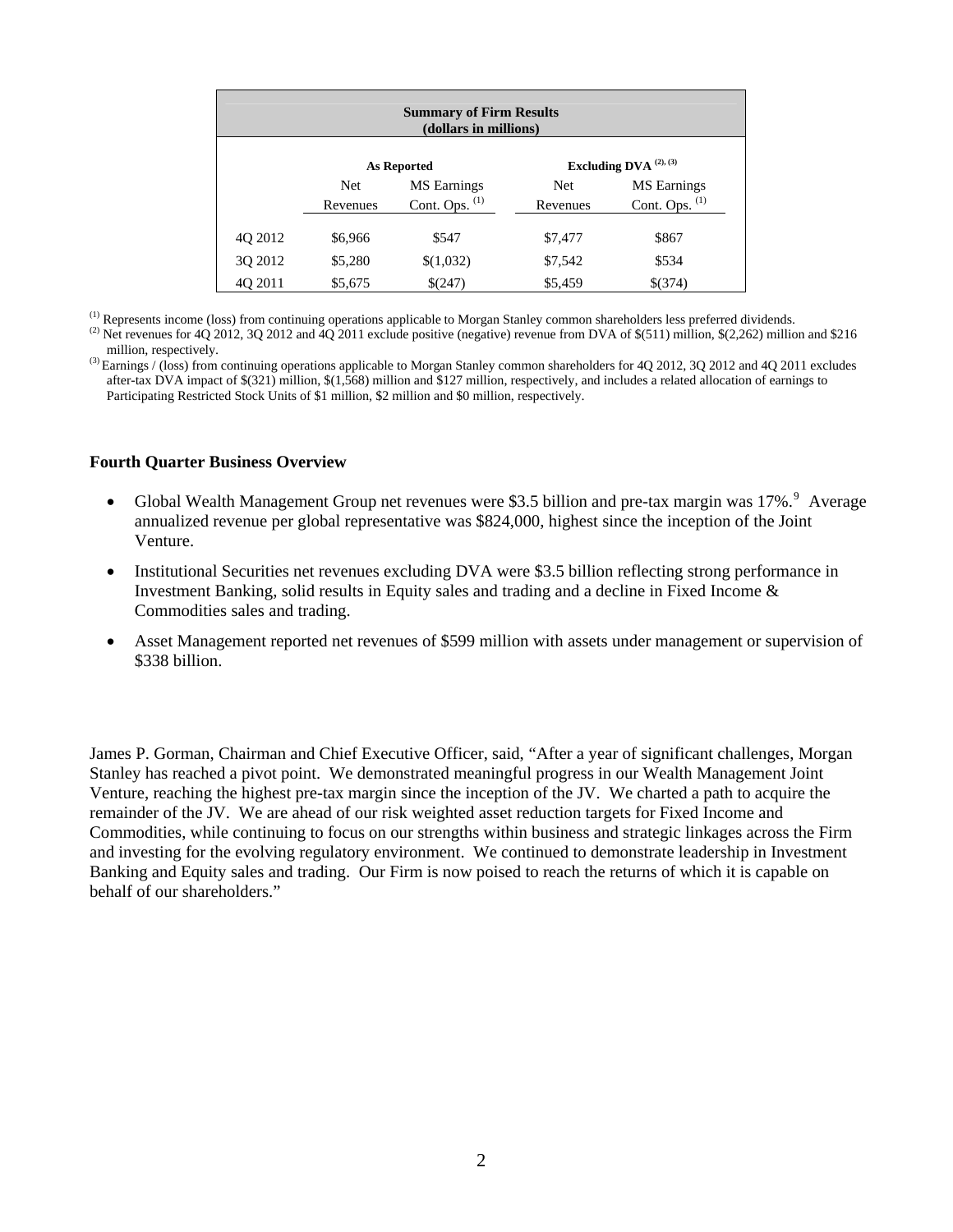# **FOURTH QUARTER RESULTS**

|         |          | (dollars in millions) | <b>Summary of Institutional Securities Results</b> |                        |
|---------|----------|-----------------------|----------------------------------------------------|------------------------|
|         |          | <b>As Reported</b>    |                                                    | Excluding DVA $^{(1)}$ |
|         | Net      | $Pre-Tax$             | Net                                                | Pre-Tax                |
|         | Revenues | Income                | Revenues                                           | Income                 |
| 40 2012 | \$2,951  | \$57                  | \$3,462                                            | \$568                  |
| 3Q 2012 | \$1,367  | \$(1,920)             | \$3,629                                            | \$342                  |
| 4Q 2011 | \$2,068  | \$(772)               | \$1,852                                            | \$(988)                |

<sup>(1)</sup> Net revenues and pre-tax income for 4Q 2012, 3Q 2012 and 4Q 2011 exclude positive (negative) revenue from DVA of  $$(511)$  million,  $$(2,262)$ million and \$216 million, respectively.

## *INSTITUTIONAL SECURITIES*

Institutional Securities reported a pre-tax gain from continuing operations of \$57 million compared with a pre-tax loss of \$772 million in the fourth quarter of last year. Net revenues for the current quarter were \$3.0 billion compared with \$2.1 billion, inclusive of MBIA, a year ago. DVA resulted in negative revenue of \$511 million in the current quarter compared with positive revenue of \$216 million a year ago. Excluding DVA, net revenues for the current quarter were \$3.5 billion compared with \$1.9 billion a year ago. The following discussion for sales and trading excludes DVA.

- Advisory revenues were \$454 million compared with \$406 million a year ago reflecting higher levels of market activity. Equity underwriting revenues were \$237 million compared with \$189 million a year ago reflecting higher market volume. Fixed income underwriting revenues were \$534 million, our highest reported quarter, compared with \$288 million a year ago.
- Fixed Income & Commodities sales and trading net revenues were \$811 million compared with losses of \$493 million a year ago. Fixed Income, after considering the impact of MBIA, reflected a decline in rates, partly offset by relative improvement in credit products. Commodities results declined meaningfully in a challenging market. $10$
- <span id="page-2-0"></span> Equity sales and trading net revenues of \$1.3 billion were essentially unchanged from the prior year quarter, although stronger performances were noted in the derivatives and prime brokerage businesses.<sup>1</sup>
- Compensation expense for the current quarter was \$1.5 billion compared with \$1.6 billion in the prior year quarter. Non-compensation expenses of \$1.4 billion increased from \$1.3 billion a year ago.
- Morgan Stanley's average trading Value-at-Risk (VaR) measured at the 95% confidence level was \$78 million compared with \$63 million in the third quarter of 2012 and \$105 million in the fourth quarter of the prior year. $11$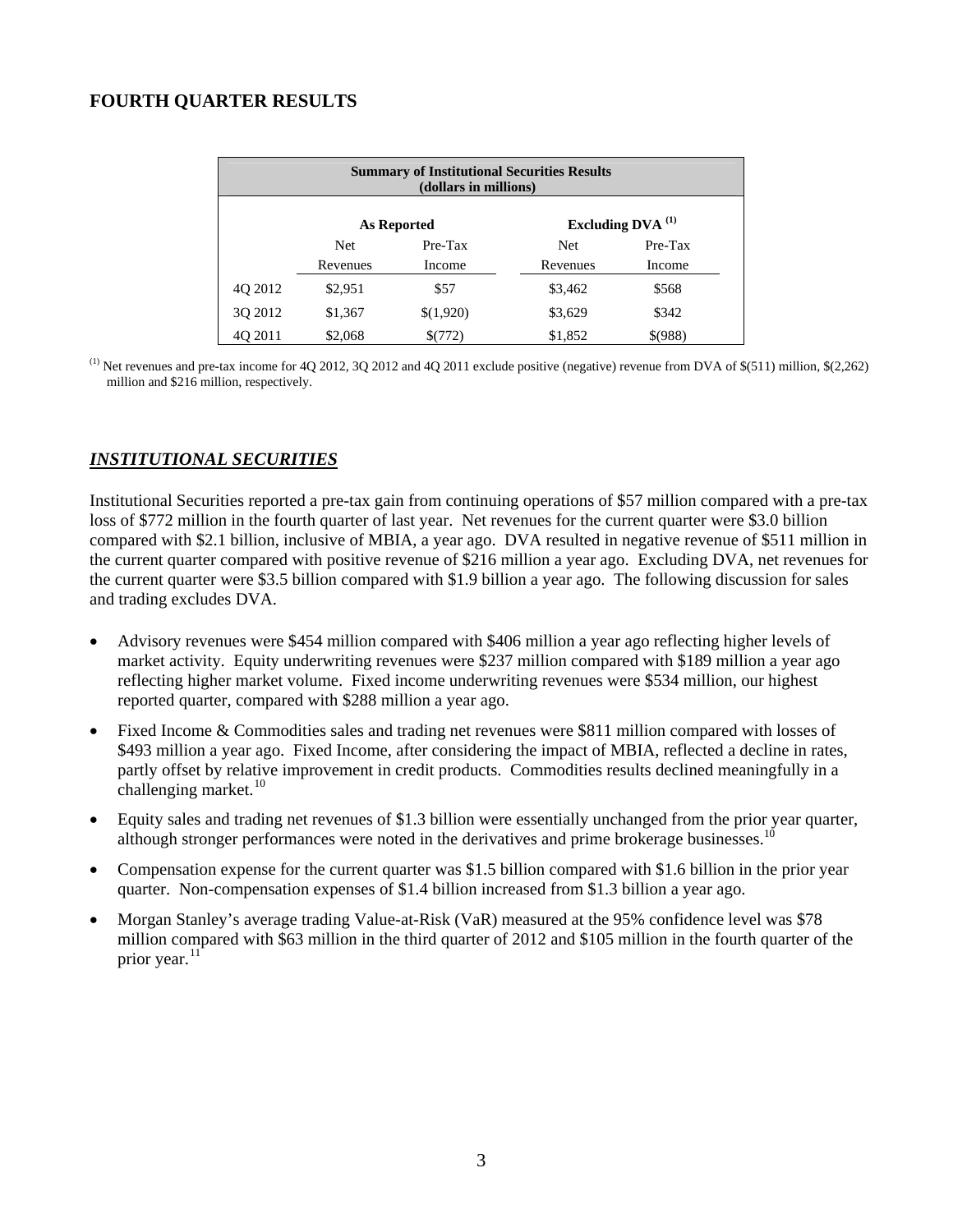| <b>Summary of Global Wealth Management Group Results</b><br>(dollars in millions) |            |              |  |  |  |  |  |  |  |  |  |  |
|-----------------------------------------------------------------------------------|------------|--------------|--|--|--|--|--|--|--|--|--|--|
|                                                                                   | <b>Net</b> | $Pre-Tax$    |  |  |  |  |  |  |  |  |  |  |
|                                                                                   | Revenues   | Income $(1)$ |  |  |  |  |  |  |  |  |  |  |
| 4Q 2012                                                                           | \$3,461    | \$581        |  |  |  |  |  |  |  |  |  |  |
| 3Q 2012                                                                           | \$3,336    | \$239        |  |  |  |  |  |  |  |  |  |  |
| 40 2011                                                                           | \$3,219    | \$238        |  |  |  |  |  |  |  |  |  |  |

(1) 3Q 2012 pre-tax income includes \$193 million of non-recurring costs associated with the Morgan Stanley Wealth Management (MSWM) integration and purchase of an additional 14% stake in the Joint Venture.

# *GLOBAL WEALTH MANAGEMENT GROUP*

Global Wealth Management Group reported pre-tax income from continuing operations of \$581 million compared with \$238 million in the fourth quarter of last year. The quarter's pre-tax margin was  $17\%$ .<sup>[9](#page-1-0)</sup> Net revenues for the current quarter were \$3.5 billion compared with \$3.2 billion a year ago. Income after the noncontrolling interest allocation to Citigroup Inc. (Citi) and before taxes was \$474 million.<sup>[12](#page-7-11)</sup>

- <span id="page-3-0"></span> Asset management fee revenues of \$1.9 billion increased 16% from last year's fourth quarter primarily reflecting an increase in fee based assets and positive flows.
- Transactional revenues<sup>[13](#page-7-12)</sup> of \$1.1 billion decreased 3% from a year ago reflecting reduced commissions and fees and a decrease in principal trading revenues driven by lower gains from investments associated with the Firm's deferred compensation and co-investment plans, offset by higher investment banking revenues.
- Compensation expense for the current quarter was \$2.0 billion compared with \$2.1 billion a year ago. Noncompensation expenses were \$901 million compared with \$922 million a year ago.
- Total client assets were \$1.8 trillion at quarter end. Client assets in fee based accounts were \$573 billion, or 32% of total client assets. Global fee based asset flows for the quarter were \$3.7 billion.
- Global representatives of 16,780 were relatively unchanged from the prior quarter. Average annualized revenue per global representative of \$824,000 and total client assets per global representative of \$106 million increased 13% and 14%, respectively, compared with the prior year quarter.

| <b>Summary of Asset Management Results</b><br>(dollars in millions) |            |         |  |  |  |  |  |  |  |  |  |
|---------------------------------------------------------------------|------------|---------|--|--|--|--|--|--|--|--|--|
|                                                                     |            |         |  |  |  |  |  |  |  |  |  |
|                                                                     | <b>Net</b> | Pre-Tax |  |  |  |  |  |  |  |  |  |
|                                                                     | Revenues   | Income  |  |  |  |  |  |  |  |  |  |
| 40 2012                                                             | \$599      | \$221   |  |  |  |  |  |  |  |  |  |
| 30 2012                                                             | \$631      | \$198   |  |  |  |  |  |  |  |  |  |
| 40 2011                                                             | \$424      | \$78    |  |  |  |  |  |  |  |  |  |

#### *ASSET MANAGEMENT*

<span id="page-3-1"></span>Asset Management reported pre-tax income from continuing operations of \$221 million compared with pre-tax income of \$78 million in last year's fourth quarter.<sup>[14](#page-7-13)</sup> The quarter's pre-tax margin was  $37\%$ <sup>[9](#page-1-0)</sup> Income after the noncontrolling interest allocation and before taxes was \$172 million.

 Net revenues of \$599 million increased from \$424 million in last year's fourth quarter primarily reflecting higher results in the Traditional Asset Management business and gains on principal investments in the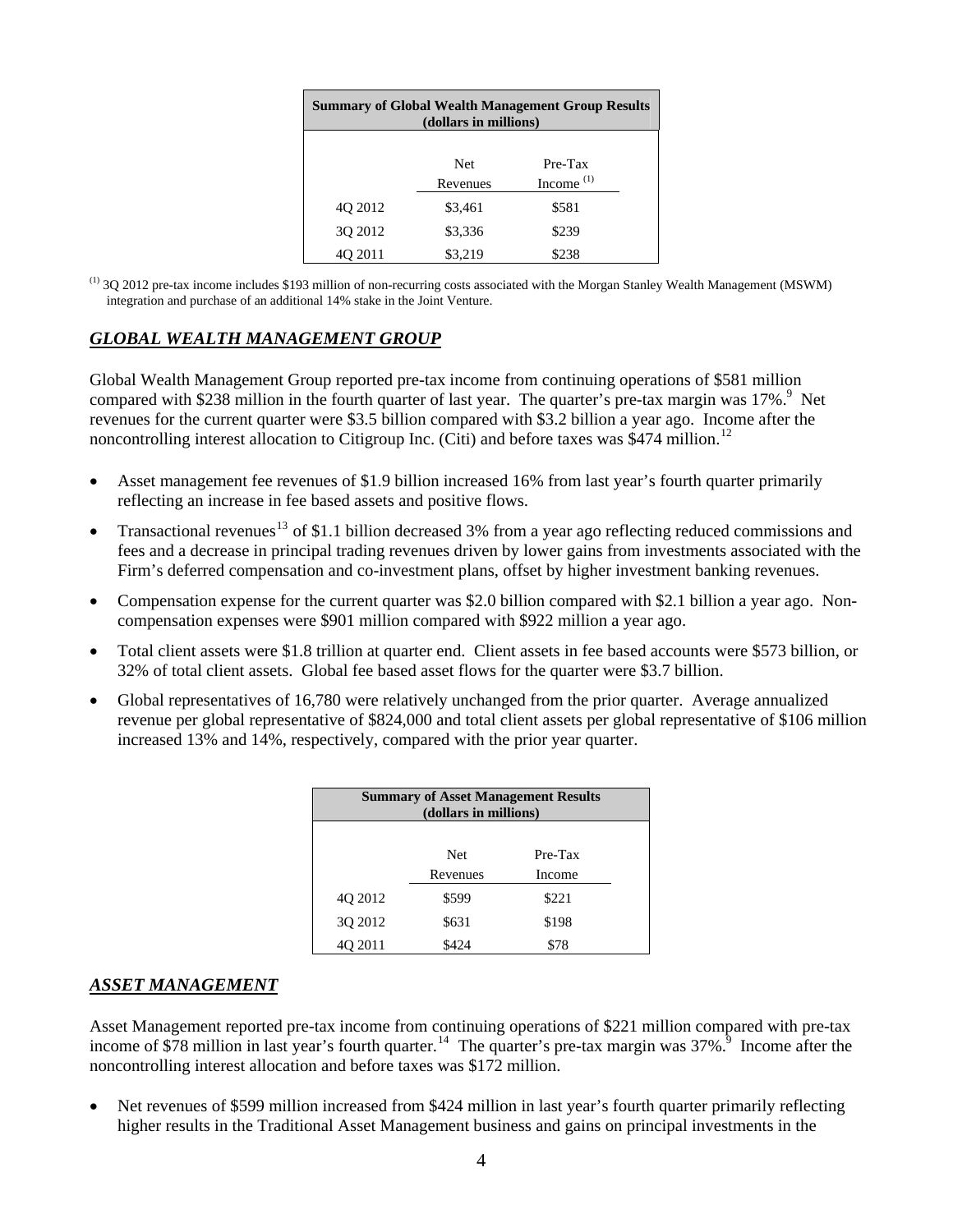Merchant Banking and Real Estate Investing businesses.<sup>15</sup>

- <span id="page-4-0"></span> Compensation expense for the current quarter was \$168 million compared with \$183 million a year ago. Non-compensation expenses of \$210 million increased from \$163 million a year ago on higher brokerage and clearing expenses.
- Assets under management or supervision at December 31, 2012 of \$338 billion increased 18% from the prior year. The increase primarily reflected positive net customer flows in Morgan Stanley's liquidity funds and market appreciation.

# **FULL YEAR RESULTS**

Full year net revenues were \$26.1 billion compared with \$32.2 billion a year ago. Income from continuing operations applicable to Morgan Stanley for the current year was \$48 million, or a loss of \$0.03 per diluted share,<sup>[5](#page-0-1)</sup> compared with income of \$4.2 billion, or \$1.26 per diluted share,<sup>5</sup> a year ago. Results for the current year included a net tax benefit of approximately \$73 million or \$0.04 per diluted share.<sup>[6](#page-0-3)</sup> The Firm's prior year earnings reflected the impact of several key actions executed in connection with strategic and other matters.<sup>[16](#page-7-14)</sup>

Results for the year included negative revenue of \$4.4 billion compared with positive revenue of \$3.7 billion a year ago related to DVA. Excluding DVA, net revenues for the current year were \$30.5 billion compared with \$28.6 billion in 2011 and income from continuing operations applicable to Morgan Stanley was \$3.2 billion, or \$1.59 per diluted share, compared with income of \$1.9 billion, or a loss of \$0.08 per diluted share a year  $a\Omega$ <sup>[3](#page-0-0)[,5,](#page-0-1)[7](#page-0-4)</sup>

The Firm's compensation expense of \$15.6 billion for the current year decreased from \$16.3 billion a year ago. Non-compensation expenses of \$10.0 billion increased from \$9.8 billion a year ago.

For the current year, the net loss applicable to Morgan Stanley, including discontinued operations, was \$0.06 per diluted share, compared with net income of \$1.23 per diluted share a year ago. $8$ 

| <b>Summary of Firm Results</b><br>(dollars in millions) |            |                    |          |                             |  |  |  |  |  |  |
|---------------------------------------------------------|------------|--------------------|----------|-----------------------------|--|--|--|--|--|--|
|                                                         |            | As Reported        |          | Excluding DVA $(2)$ , $(3)$ |  |  |  |  |  |  |
|                                                         | <b>Net</b> | <b>MS</b> Earnings | Net      | <b>MS</b> Earnings          |  |  |  |  |  |  |
|                                                         | Revenues   | Cont. Ops. (1)     | Revenues | Cont. Ops. $(1)$            |  |  |  |  |  |  |
| FY 2012                                                 | \$26,112   | \$(50)             | \$30,514 | \$3,055                     |  |  |  |  |  |  |
| FY 2011                                                 | \$32,236   | \$2,117            | \$28,555 | \$(136)                     |  |  |  |  |  |  |

<sup>(1)</sup> Represents income (loss) from continuing operations applicable to Morgan Stanley common shareholders less preferred dividends and a onetime negative adjustment of \$1.7 billion in FY 2011 related to the conversion of the Firm's Series B Preferred Stock held by Mitsubishi UFJ Financial Group, Inc. (MUFG) into common stock.

<sup>(2)</sup> Net revenues for FY 2012 and FY 2011 exclude positive (negative) revenue from DVA of \$(4,402) million and \$3,681 million, respectively. <sup>(3)</sup> Earnings / (loss) from continuing operations applicable to Morgan Stanley common shareholders for FY 2012 and FY 2011 excludes after-tax DVA impact of \$(3,118) million and \$2,275 million, respectively, and includes a related allocation of earnings to Participating Restricted Stock Units of \$13 million and \$(22) million, respectively.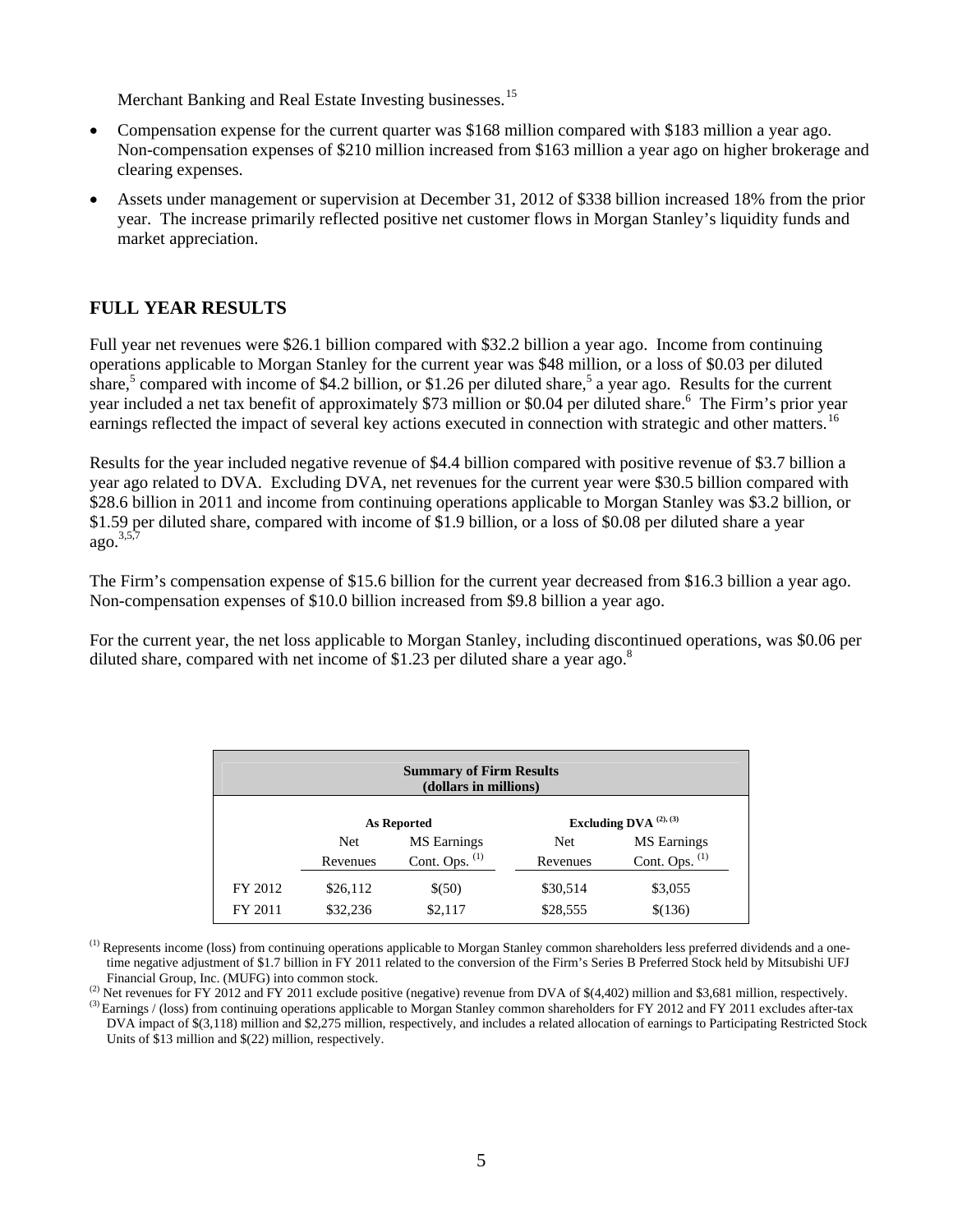| <b>Summary of Segments Results</b><br>(dollars in millions) |          |              |                              |                |  |          |                     |         |                |  |  |  |  |
|-------------------------------------------------------------|----------|--------------|------------------------------|----------------|--|----------|---------------------|---------|----------------|--|--|--|--|
|                                                             |          |              | Excluding DVA <sup>(1)</sup> |                |  |          |                     |         |                |  |  |  |  |
|                                                             |          | Net Revenues |                              | Pre-Tax Income |  |          | <b>Net Revenues</b> |         | Pre-Tax Income |  |  |  |  |
|                                                             | FY 2012  | FY 2011      | FY 2012                      | FY 2011        |  | FY 2012  | FY 2011             | FY 2012 | FY 2011        |  |  |  |  |
| Institutional Securities                                    | \$10.553 | \$17,175     | \$(1,671)                    | \$4,591        |  | \$14,955 | \$13.494            | \$2.731 | \$910          |  |  |  |  |
| Global Wealth Management                                    | \$13,516 | \$13,289     | \$1,600                      | \$1,255        |  | \$13,516 | \$13.289            | \$1,600 | \$1,255        |  |  |  |  |
| <b>Asset Management</b>                                     | \$2,219  | \$1,887      | \$590                        | \$253          |  | \$2,219  | \$1,887             | \$590   | \$253          |  |  |  |  |

(1) Institutional Securities net revenues and pre-tax income for FY 2012 and FY 2011 exclude positive (negative) revenue from DVA of \$(4,402) million and \$3,681 million, respectively.

# *INSTITUTIONAL SECURITIES*

Institutional Securities reported a pre-tax loss from continuing operations of \$1.7 billion compared with pre-tax income of \$4.6 billion in 2011. Net revenues for the current year were \$10.6 billion compared with \$17.2 billion, inclusive of MBIA, a year ago. DVA resulted in negative revenue of \$4.4 billion in the current year compared with positive revenue of \$3.7 billion a year ago. Excluding DVA, net revenues for the current year were \$15.0 billion compared with \$13.5 billion a year ago. Compensation expense was \$6.7 billion compared with \$7.2 billion a year ago. Non-compensation expenses of \$5.6 billion increased from \$5.4 billion a year ago primarily due to increased litigation costs.

## *GLOBAL WEALTH MANAGEMENT GROUP*

Global Wealth Management Group reported pre-tax income from continuing operations of \$1.6 billion compared with \$1.3 billion a year ago. Net revenues for the current year were \$13.5 billion compared with \$13.3 billion a year ago. The year's pre-tax margin was 12%.<sup>9</sup> Income after the noncontrolling interest allocation to Citi and before taxes was \$1.3 billion.<sup>12</sup> Compensation expense was \$8.1 billion compared with \$8.3 billion a year ago. Non-compensation expenses of \$3.8 billion increased from \$3.7 billion a year ago reflecting non-recurring costs of approximately \$176 million primarily associated with the MSWM integration.

## *ASSET MANAGEMENT*

Asset Management reported pre-tax income from continuing operations of \$590 million compared with \$253 million a year ago.<sup>14</sup> The year's reported pre-tax margin was  $27\%$ .<sup>[9](#page-1-0)</sup> Income after the noncontrolling interest allocation and before taxes was \$403 million. Net revenues of \$2.2 billion increased from \$1.9 billion a year ago primarily reflecting higher results in the Traditional Asset Management business and gains on principal investments in the Merchant Banking and Real Estate Investing businesses.<sup>15</sup> Compensation expense of \$841 million and non-compensation expenses of \$788 million were essentially unchanged from a year ago.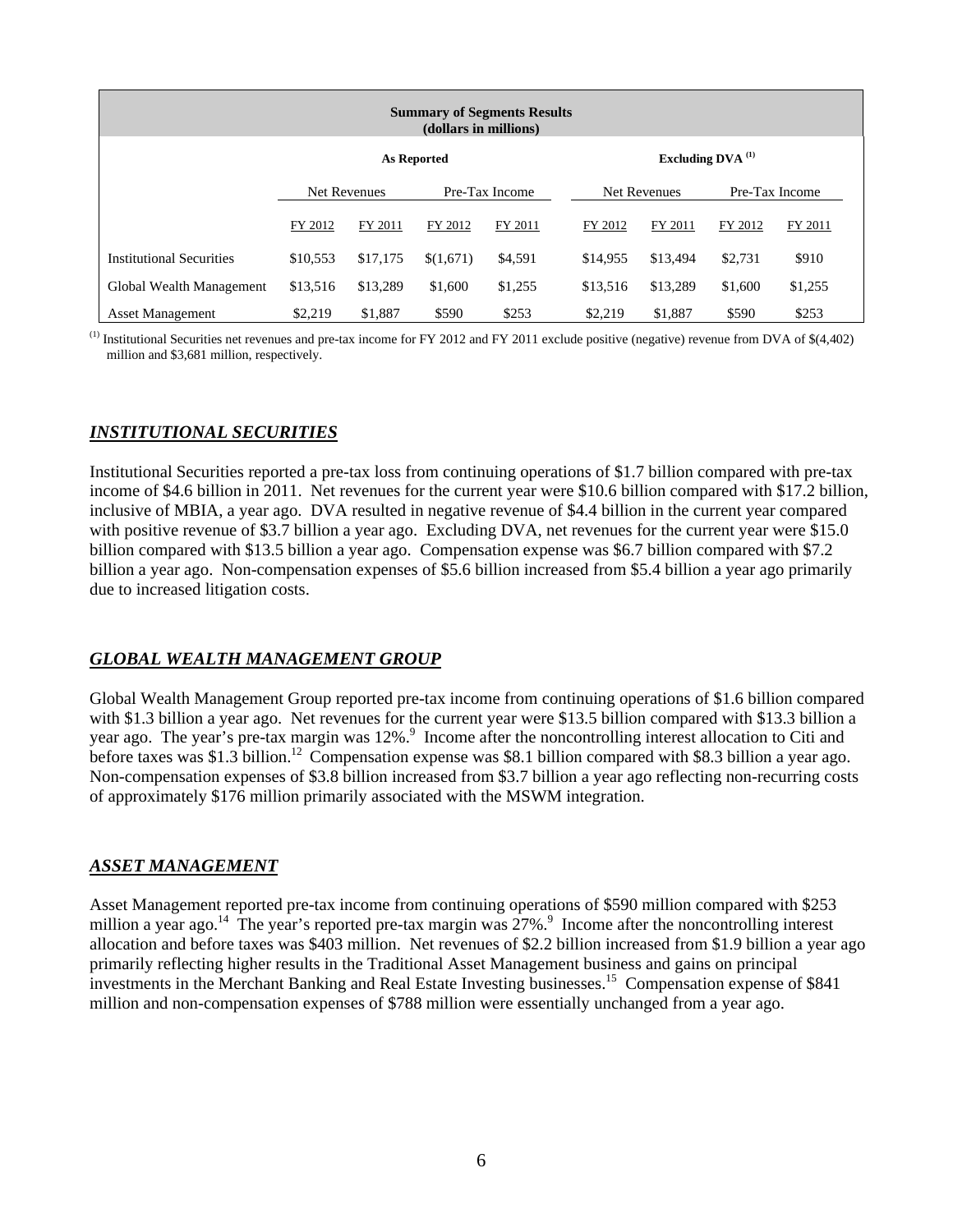# *CAPITAL*

Morgan Stanley's Tier 1 capital ratio under Basel I was approximately 17.9% and Tier 1 common ratio was approximately 14.7% at December 31, 2012.<sup>[17](#page-7-15)</sup>

At December 31, 2012, book value and tangible book value per common share were \$30.65 and \$26.81,<sup>[18](#page-7-16)</sup> respectively, based on approximately 2.0 billion shares outstanding.

## *OTHER MATTERS*

The effective tax rate from continuing operations for the current quarter was 11.1%. The current quarter includes a net tax benefit of approximately \$155 million consisting of a discrete benefit from remeasurement of reserves and an out of period tax provision to adjust previously recorded deferred tax assets.<sup>6</sup>

The Firm declared a \$0.05 quarterly dividend per common share. The dividend is payable on February 15, 2013 to common shareholders of record on February 5, 2013.

Morgan Stanley is a leading global financial services firm providing a wide range of investment banking, securities, investment management and wealth management services. The Firm's employees serve clients worldwide including corporations, governments, institutions and individuals from more than 1,200 offices in 43 countries. For further information about Morgan Stanley, please visit www.morganstanley.com[.](http://www.morganstanley.com/) 

A financial summary follows. Financial, statistical and business-related information, as well as information regarding business and segment trends, is included in the Financial Supplement. Both the earnings release and the Financial Supplement are available online in the Investor Relations section at [www.morganstanley.com.](http://www.morganstanley.com/)

# # #

#### (See Attached Schedules)

The information above contains forward-looking statements. Readers are cautioned not to place undue reliance on forward-looking statements, which speak only as of the date on which they are made and which reflect management's current estimates, projections, expectations or beliefs and which are subject to risks and uncertainties that may cause actual results to differ materially. For a discussion of additional risks and uncertainties that may affect the future results of the Company, please see "Forward-Looking Statements" immediately preceding Part I, Item 1, "Competition" and "Supervision and Regulation" in Part I, Item 1, "Risk Factors" in Part I, Item 1A, "Legal Proceedings" in Part I, Item 3, "Management's Discussion and Analysis of Financial Condition and Results of Operations" in Part II, Item 7 and "Quantitative and Qualitative Disclosures about Market Risk" in Part II, Item 7A, each of the Company's Annual Report on Form 10-K for the year ended December 31, 2011 and other items throughout the Form 10-K, the Company's Quarterly Reports on Form 10-Q, including "Risk Factors" in Part II, Item 1A therein, and the Company's Current Reports on Form 8-K, including any amendments thereto.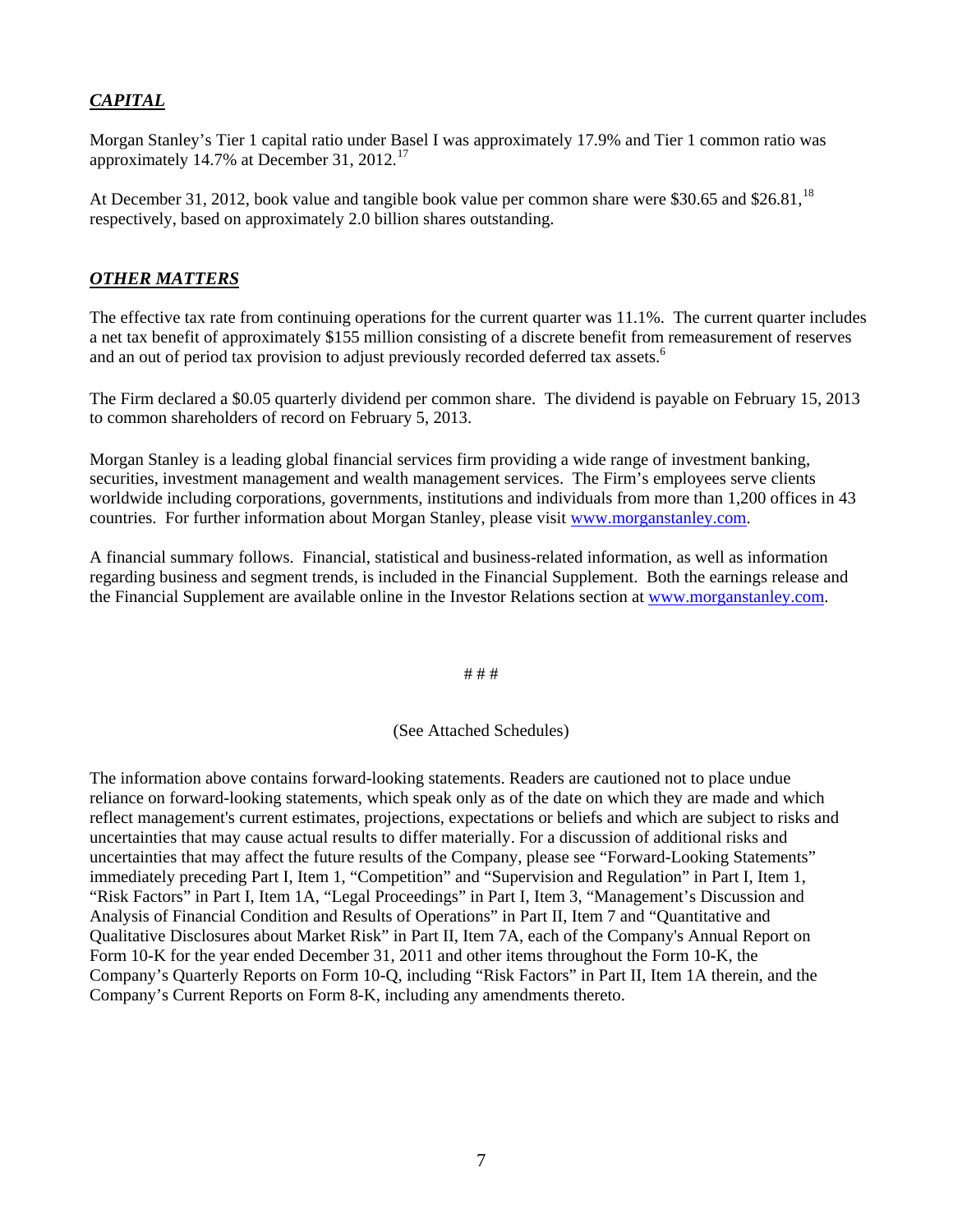<span id="page-7-11"></span><span id="page-7-6"></span><span id="page-7-0"></span> $\overline{a}$ <sup>1</sup> Represents the change in the fair value of certain of Morgan Stanley's long-term and short-term borrowings resulting from fluctuations in its credit spreads and other credit factors (commonly referred to as "DVA").

<span id="page-7-13"></span><span id="page-7-12"></span><span id="page-7-1"></span> $2^2$  From time to time, Morgan Stanley may disclose certain "non-GAAP financial measures" in the course of its earnings releases, earnings conference calls, financial presentations and otherwise. For these purposes, "GAAP" refers to generally accepted accounting principles in the United States. The Securities and Exchange Commission (SEC) defines a "non-GAAP financial measure" as a numerical measure of historical or future financial performance, financial positions, or cash flows that is subject to adjustments that effectively exclude, or include amounts from the most directly comparable measure calculated and presented in accordance with GAAP. Non-GAAP financial measures disclosed by Morgan Stanley are provided as additional information to investors in order to provide them with greater transparency about, or an alternative method for assessing our financial condition and operating results. These measures are not in accordance with, or a substitute for, GAAP, and may be different from or inconsistent with non-GAAP financial measures used by other companies. Whenever we refer to a non-GAAP financial measure, we will also generally present the most directly comparable financial measure calculated and presented in accordance with GAAP, along with a reconciliation of the differences between the non-GAAP financial measure we reference with such comparable GAAP financial measure.

<span id="page-7-14"></span><span id="page-7-7"></span><span id="page-7-2"></span> $3$  Income (loss) per diluted share amounts, excluding DVA, are non-GAAP financial measures that the Firm considers useful for investors to allow better comparability of period to period operating performance. Such exclusions are provided to differentiate revenues associated with Morgan Stanley borrowings, regardless of whether the impact is either positive, or negative, that result solely from fluctuations in credit spreads and other credit factors. The reconciliation of income (loss) per diluted share from continuing operations applicable to Morgan Stanley common shareholders and average diluted shares from a non-GAAP to GAAP basis is as follows (shares and DVA are presented in millions):

<span id="page-7-9"></span><span id="page-7-8"></span>

|                                                               | 40 2012  | 40 2011  | FY 2012  | FY 2011  |
|---------------------------------------------------------------|----------|----------|----------|----------|
| Income (loss) per diluted share applicable to $MS - Non-GAAP$ | \$0.45   | \$(0.20) | \$1.59   | \$(0.08) |
| DVA impact                                                    | \$(0.17) | \$0.07   | \$(1.62) | \$1.34   |
| Income (loss) per diluted share applicable to $MS - GAAP$     | \$0.28   | \$(0.13) | \$(0.03) | \$1.26   |
|                                                               |          |          |          |          |
| Average diluted shares – Non-GAAP                             | 1.937    | 1.850    | 1.919    | 1,655    |
| DVA impact                                                    | $\theta$ | $\theta$ | (33)     | 20       |
| Average diluted shares – GAAP                                 | 1.937    | 1.850    | 1.886    | 1,675    |

<span id="page-7-15"></span><sup>4</sup> Source: Thomson Reuters – for the period of January 1, 2012 to December 31, 2012 as of January 3, 2013.

<span id="page-7-4"></span><span id="page-7-3"></span><sup>5</sup> Includes preferred dividends and other adjustments related to the calculation of earnings per share for the fourth quarter of 2012 and 2011 of approximately \$26 million and \$25 million, respectively. Includes preferred dividends and other adjustments related to the calculation of earnings per share for the year ended 2012 and 2011 of approximately \$98 million and \$2.0 billion, respectively. Refer to page 3 of Morgan Stanley's Financial Supplement accompanying this release for the calculation of earnings per share.

<span id="page-7-16"></span><span id="page-7-10"></span><span id="page-7-5"></span> $6$  For the quarter ended December 31, 2012, the Firm recognized, in income from continuing operations, a net tax benefit of approximately \$155 million. This included a discrete benefit of approximately \$299 million related to the remeasurement of reserves due to either the expiration of the applicable statute of limitations, or new information regarding the status of certain Internal Revenue Service examinations. The Firm also recognized, in the quarter ended December 31, 2012, an out of period net tax provision of approximately \$144 million, principally in the Asset Management business segment, primarily related to the overstatement of deferred tax assets associated with partnership investments in prior periods. For the full year ended December 31, 2012, the Firm recognized, in income from continuing operations, the discrete tax benefit noted above and an out of period net tax provision of approximately \$226 million to adjust previously recorded deferred tax assets. The Firm has evaluated the effects of the understatement of the income tax provision both qualitatively and quantitatively and concluded that it did not have a material impact on any prior annual or quarterly consolidated results. A comprehensive review of the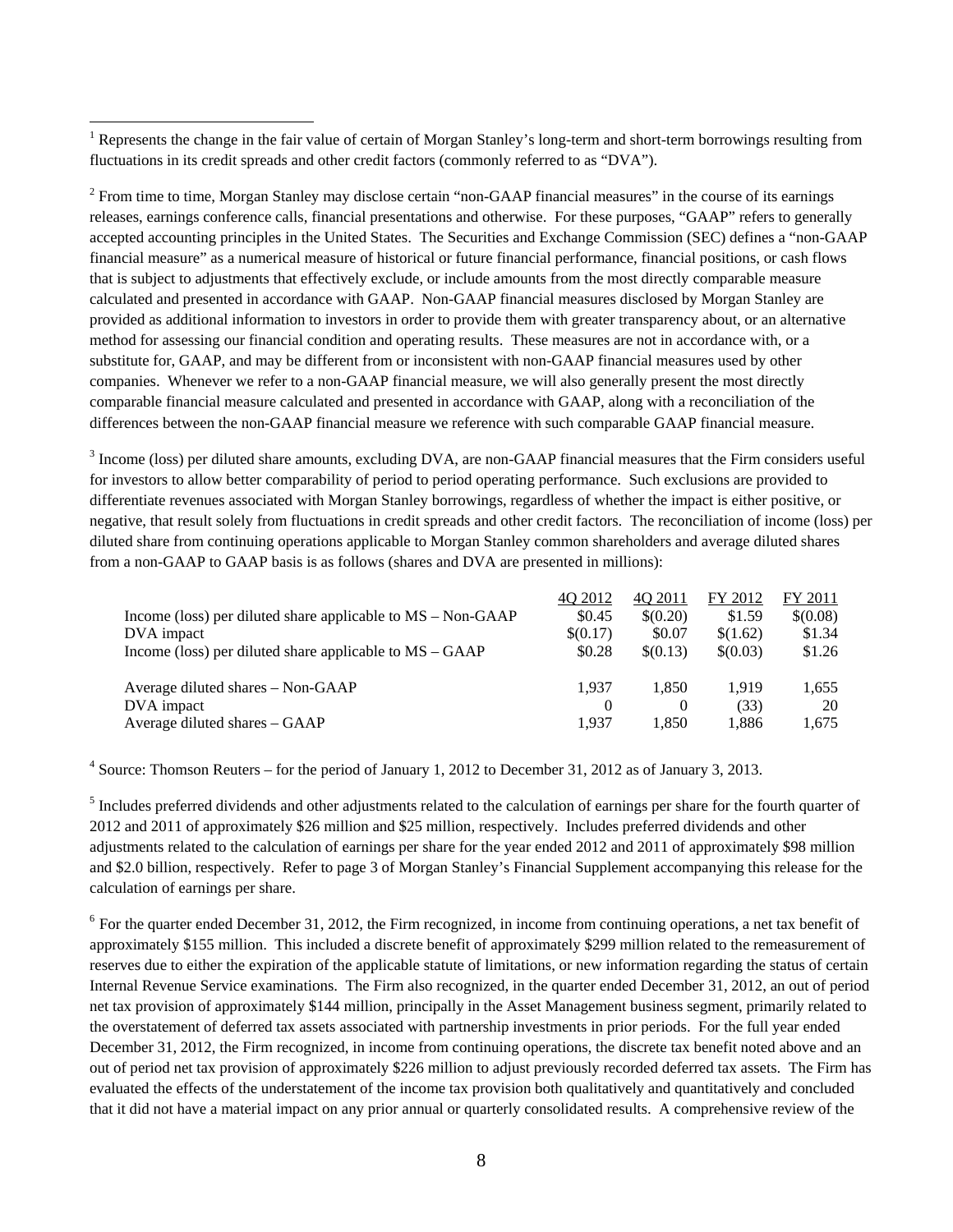Firm's deferred tax accounts continues, and as such, the net tax provisions noted above could be subject to revision.

 $<sup>7</sup>$  Income (loss) applicable to Morgan Stanley, excluding DVA, is a non-GAAP financial measure that the Firm considers</sup> useful for investors to allow for better comparability of period-to-period operating performance. The reconciliation of income (loss) from continuing operations applicable to Morgan Stanley from a non-GAAP to GAAP basis is as follows (amounts are presented in millions):

|                                             | 40 2012 | 30 2012   | 40 2011 | FY 2012   | FY 2011 |
|---------------------------------------------|---------|-----------|---------|-----------|---------|
| Income (loss) applicable to $MS - Non-GAAP$ | \$894   | \$560     | \$(349) | \$3.166   | \$1.886 |
| DVA after-tax impact                        | \$(321) | \$(1.568) | \$127   | \$(3.118) | \$2,275 |
| Income (loss) applicable to $MS - GAAP$     | \$573   | \$(1.008) | \$(222) | \$48      | \$4.161 |

<sup>8</sup> Discontinued operations for the current year primarily reflected an after-tax gain and other operating income related to Quilter Holdings Ltd. (reported in the Global Wealth Management business segment), and an after-tax loss and operating results related to Saxon (reported in the Institutional Securities business segment), which includes the fourth quarter provision of approximately \$115 million related to a settlement with the Federal Reserve Board concerning the independent foreclosure review related to Saxon. The independent foreclosure review was one of the requirements imposed by the April 2, 2012 Consent Order that the Firm entered into with the Federal Reserve Board. The other requirements of the Consent Order are not impacted by the settlement and the settlement does not include civil money penalties which may be imposed by the Federal Reserve Board.

<sup>9</sup> Pre-tax margin is a non-GAAP financial measure that the Firm considers useful for investors to assess operating performance. Pre-tax margin represents income (loss) from continuing operations before taxes, divided by net revenues.

<sup>10</sup> Sales and trading net revenues, including Fixed Income & Commodities (FIC) and Equity sales and trading net revenues excluding DVA, are non-GAAP financial measures that the Firm considers useful for investors to allow better comparability of period-to-period operating performance. The reconciliation of sales and trading, including FIC and Equity sales and trading net revenues from a non-GAAP to GAAP basis is as follows (amounts are presented in millions):

| 4Q 2012 | 4Q 2011                     | FY 2012                      | FY 2011                         |
|---------|-----------------------------|------------------------------|---------------------------------|
| \$2,047 | \$867                       | \$10,612                     | \$9,268                         |
| \$(511) | \$216                       | \$(4,402)                    | \$3,681                         |
| \$1,536 | \$1,083                     | \$6,210                      | \$12,949                        |
|         |                             |                              |                                 |
|         |                             |                              | \$4,444                         |
| \$(330) | \$239                       | \$(3,273)                    | \$3,062                         |
| \$481   | \$(254)                     | \$2,358                      | \$7,506                         |
|         |                             |                              |                                 |
|         |                             |                              | \$6,151                         |
|         |                             |                              | \$619                           |
| \$1,090 | \$1,254                     | \$4.347                      | \$6,770                         |
|         | \$811<br>\$1,271<br>\$(181) | \$(493)<br>\$1,277<br>\$(23) | \$5.631<br>\$5,477<br>\$(1,130) |

 $<sup>11</sup>$  VaR represents the loss amount that one would not expect to exceed, on average, more than five times every one hundred</sup> trading days in the Firm's trading positions if the portfolio were held constant for a one-day period. Further discussion of the calculation of VaR and the limitations of the Firm's VaR methodology will be disclosed in Part II, Item 7A "Quantitative and Qualitative Disclosures about Market Risk" included in Morgan Stanley's Annual Report on Form 10-K for the year ended December 31, 2012. Refer to page 8 of Morgan Stanley's Financial Supplement accompanying this release for the VaR disclosure.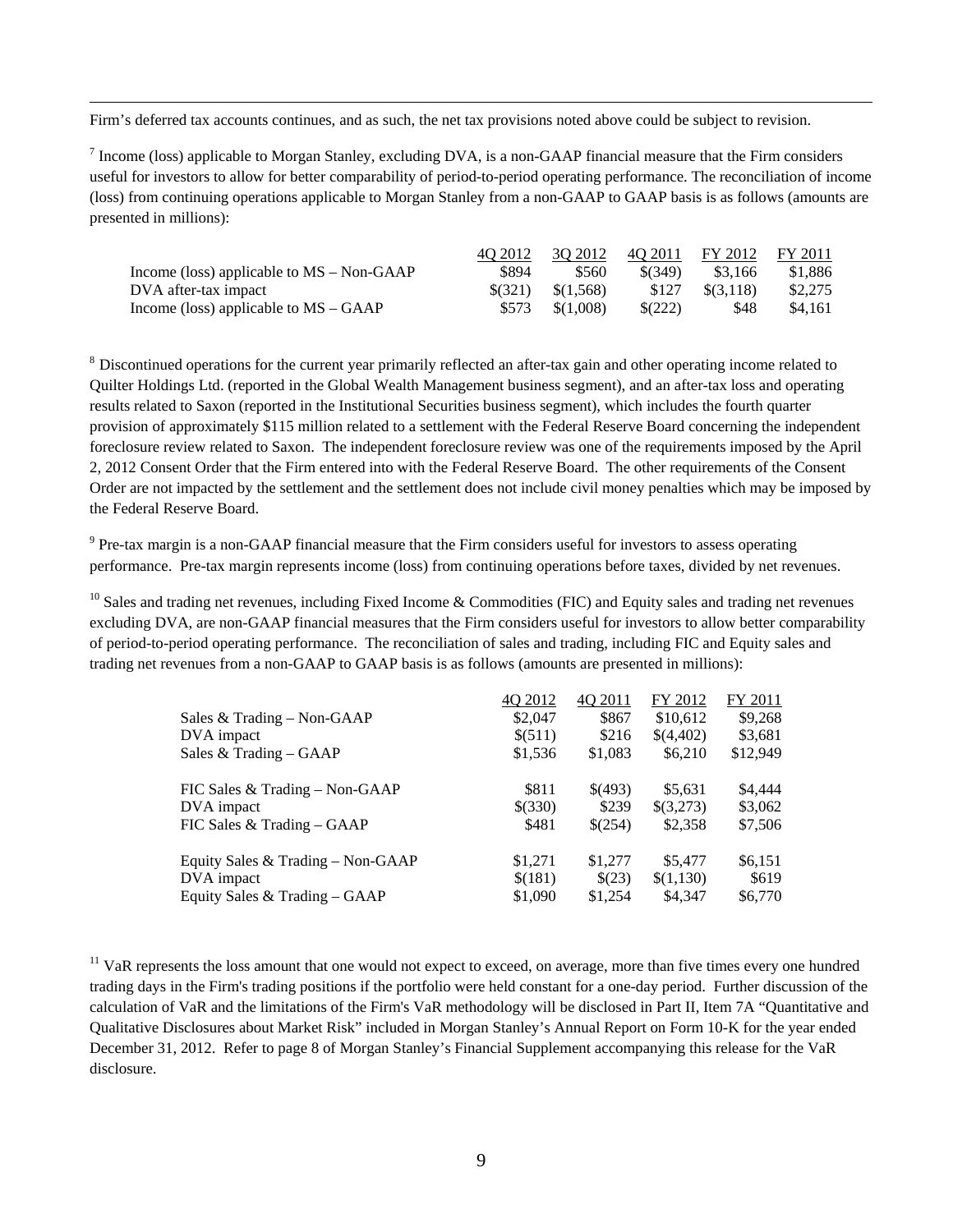$12$  During the quarter ended September 30, 2012, Morgan Stanley completed the purchase of an additional 14% stake in the Joint Venture from Citi, increasing the Firm's interest from 51% to 65%. Prior to September 17, 2012, Citi's results related to its 49% interest were reported in net income (loss) applicable to nonredeemable noncontrolling interests on page 10 of Morgan Stanley's Financial Supplement accompanying this release. Due to the terms of the revised agreement with Citi, subsequent to the purchase of the additional 14% stake, Citi's results related to the 35% interest are reported in net income (loss) applicable to redeemable noncontrolling interests on page 10 of Morgan Stanley's Financial Supplement accompanying this release.

<sup>13</sup> Transactional revenues include investment banking, principal transactions - trading and commissions and fee revenues.

<sup>14</sup> Results for the fourth quarter of 2012 and 2011 included pre-tax income of \$49 million and \$44 million, respectively, related to principal investments held by certain consolidated real estate funds. Results for the full year ended 2012 and 2011 included pre-tax income of \$185 million and \$145 million, respectively, related to principal investments held by certain consolidated real estate funds. The limited partnership interests in these funds are reported in net income (loss) applicable to noncontrolling interests on page 12 of Morgan Stanley's Financial Supplement accompanying this release.

<sup>15</sup> Results for the current quarter included gains of \$50 million compared with gains of \$45 million in the prior year quarter related to principal investments held by certain consolidated real estate funds. Results for the current year included gains of \$192 million compared with gains of \$169 million in the prior year related to principal investments held by certain consolidated real estate funds.

<sup>16</sup> Morgan Stanley executed several key strategic actions in 2011 which affected earnings including the conversion of the Firm's Series B Preferred Stock held by MUFG into common stock which resulted in a negative adjustment to earnings per share of approximately \$1.7 billion, a pre-tax loss of approximately \$1.7 billion related to MBIA and the restructuring of the sale of Revel Entertainment Group, LLC (Revel) which resulted in a discrete net tax benefit of \$447 million. Also impacting the Firm's 2011 earnings was a pre-tax loss of approximately \$783 million arising from the Firm's 40% stake in a Japanese securities joint venture (Mitsubishi UFJ Morgan Stanley Securities Co., Ltd. or MUMSS) controlled and managed by our partner, MUFG.

 $17$  The Firm calculates its Tier 1 capital ratio and risk-weighted assets in accordance with the capital adequacy standards for financial holding companies adopted by the Federal Reserve Board. These standards are based upon a framework described in the *International Convergence of Capital Measurement and Capital Standards*, July 1988, as amended, also referred to as Basel I. In accordance with the Federal Reserve Board's definition, Tier 1 common capital is defined as Tier 1 capital less non-common elements in Tier 1 capital, including perpetual preferred stock and related surplus, minority interest in subsidiaries, trust preferred securities and mandatory convertible preferred securities. These computations are preliminary estimates as of January 18, 2013 (the date of this release) and could be subject to revision in Morgan Stanley's Annual Report on Form 10-K for the year ended December 31, 2012.

<sup>18</sup> Tangible common equity and tangible book value per common share are non-GAAP financial measures that the Firm considers to be useful measures of capital adequacy. Tangible common equity equals common equity less goodwill and intangible assets net of allowable mortgage servicing rights deduction and includes only the Firm's share of the Joint Venture's goodwill and intangible assets. Tangible book value per common share equals tangible common equity divided by period end common shares outstanding.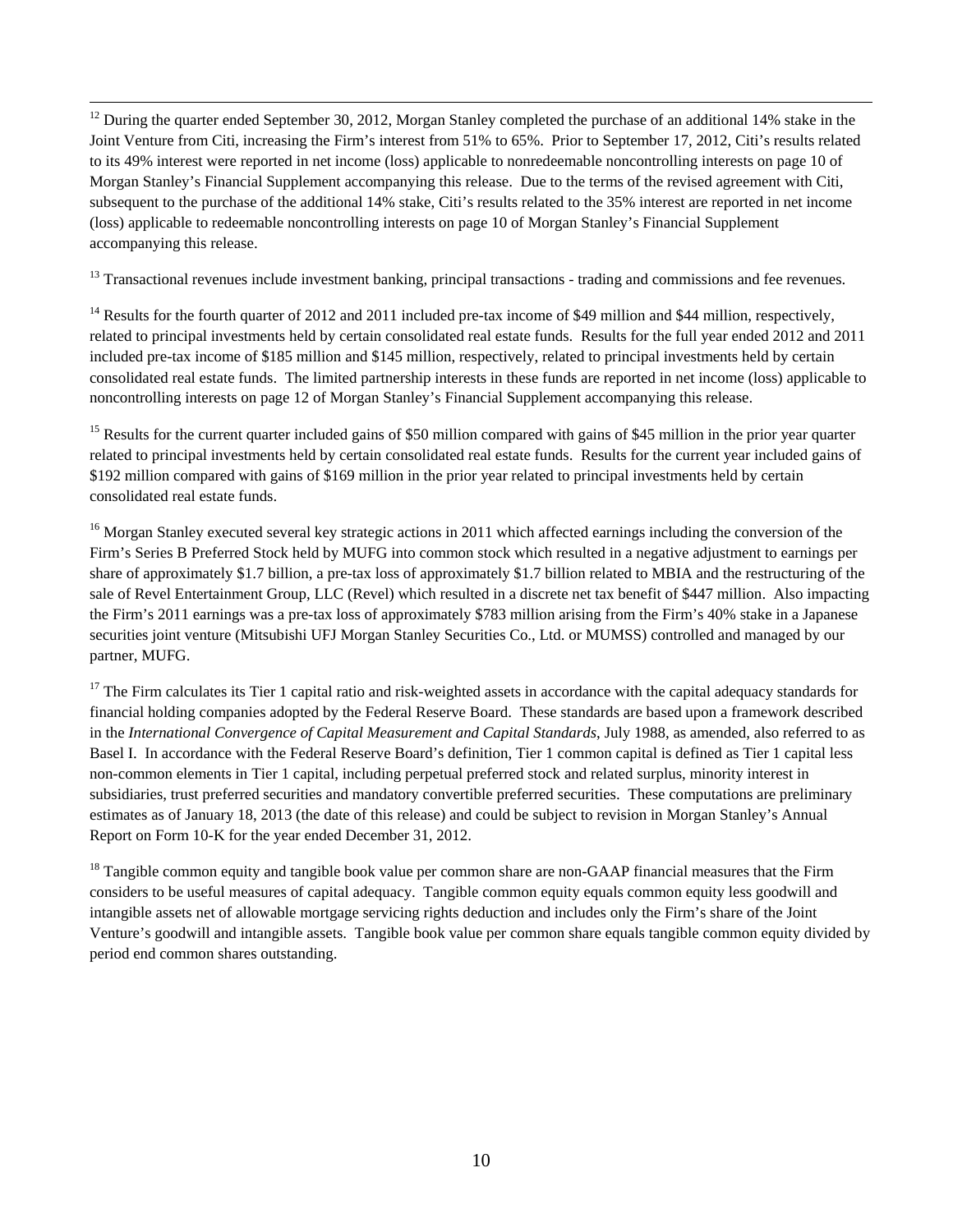#### **MORGAN STANLEY**

#### **Quarterly Financial Summary**

**(unaudited, dollars in millions)**

|                                                                  |     |              | <b>Quarter Ended</b> |               | <b>Percentage Change From:</b> |              |               | <b>Twelve Months Ended</b> | Percentage |              |          |              |                          |  |
|------------------------------------------------------------------|-----|--------------|----------------------|---------------|--------------------------------|--------------|---------------|----------------------------|------------|--------------|----------|--------------|--------------------------|--|
|                                                                  |     | Dec 31, 2012 |                      | Sept 30, 2012 |                                | Dec 31, 2011 | Sept 30, 2012 | Dec 31, 2011               |            | Dec 31, 2012 |          | Dec 31, 2011 | Change                   |  |
| Net revenues                                                     |     |              |                      |               |                                |              |               |                            |            |              |          |              |                          |  |
| <b>Institutional Securities</b>                                  | \$  | 2,951        | \$                   | 1,367         | \$                             | 2,068        | 116%          | 43%                        | \$         | 10,553       | \$       | 17,175       | (39%)                    |  |
| Global Wealth Management Group                                   |     | 3,461        |                      | 3,336         |                                | 3,219        | 4%            | 8%                         |            | 13,516       |          | 13,289       | 2%                       |  |
| Asset Management                                                 |     | 599          |                      | 631           |                                | 424          | (5%)          | 41%                        |            | 2,219        |          | 1,887        | 18%                      |  |
| <b>Intersegment Eliminations</b>                                 |     | (45)         |                      | (54)          |                                | (36)         | 17%           | (25%)                      |            | (176)        |          | (115)        | (53%)                    |  |
| Consolidated net revenues                                        |     | 6,966        | <b>S</b>             | 5,280         | \$                             | 5,675        | 32%           | 23%                        | - \$       | 26,112       | - \$     | 32,236       | (19%)                    |  |
| Income (loss) from continuing operations before tax              |     |              |                      |               |                                |              |               |                            |            |              |          |              |                          |  |
| <b>Institutional Securities</b>                                  | \$  | 57           | \$                   | (1,920)       | \$                             | (772)        | $\star$       | $\star$                    | \$         | (1,671)      | \$       | 4,591        | $\star$                  |  |
| Global Wealth Management Group                                   |     | 581          |                      | 239           |                                | 238          | 143%          | 144%                       |            | 1,600        |          | 1,255        | 27%                      |  |
| Asset Management                                                 |     |              |                      |               |                                |              |               |                            |            |              |          |              |                          |  |
|                                                                  |     | 221          |                      | 198           |                                | 78           | 12%           | 183%                       |            | 590          |          | 253          | 133%<br>$\star$          |  |
| <b>Intersegment Eliminations</b>                                 |     | $\Omega$     |                      | $\Omega$      |                                | $\mathbf 0$  | ٠.            | ٠.<br>$\star$              |            | (4)          |          | $\mathbf 0$  |                          |  |
| Consolidated income (loss) from continuing operations before tax | -\$ | 859          | - \$                 | (1, 483)      | - \$                           | (456)        |               |                            | £.         | 515          | - \$     | 6,099        | (92%)                    |  |
| Income (loss) applicable to Morgan Stanley                       |     |              |                      |               |                                |              |               |                            |            |              |          |              |                          |  |
| <b>Institutional Securities</b>                                  | \$  | 353          | \$                   | (1,269)       | \$                             | (359)        |               | $\star$                    | \$         | (833)        | \$       | 3,468        | $\star$                  |  |
| Global Wealth Management Group                                   |     | 277          |                      | 157           |                                | 131          | 76%           | 111%                       |            | 799          |          | 658          | 21%                      |  |
| Asset Management                                                 |     | (57)         |                      | 104           |                                | 6            |               |                            |            | 86           |          | 35           | 146%                     |  |
| <b>Intersegment Eliminations</b>                                 |     | $\Omega$     |                      | $\Omega$      |                                | $\Omega$     | ٠.            | ٠.                         |            | (4)          |          | $\Omega$     | $\star$                  |  |
| Consolidated income (loss) applicable to Morgan Stanley          |     | 573          | \$.                  | (1,008)       | -S                             | (222)        |               |                            |            | 48           | -S       | 4,161        | (99%)                    |  |
| Earnings (loss) applicable to Morgan Stanley common shareholders |     | 481          | \$                   | (1,047)       | \$                             | (275)        |               | ٠                          | \$.        | (117)        | <b>S</b> | 2,067        | $\star$                  |  |
|                                                                  |     |              |                      |               |                                |              |               |                            |            |              |          |              |                          |  |
| Earnings per basic share:                                        |     |              |                      |               |                                |              |               |                            |            |              |          |              | $\star$                  |  |
| Income from continuing operations                                | \$  | 0.29         | \$                   | (0.55)        | \$                             | (0.13)       |               |                            | \$         | (0.03)       | \$       | 1.28         |                          |  |
| Discontinued operations                                          | \$  | (0.04)       | \$                   |               | \$                             | (0.02)       |               | $(100\%)$                  | \$         | (0.03)       | \$       | (0.03)       | $\overline{\phantom{a}}$ |  |
| Earnings per basic share                                         | \$  | 0.25         | \$                   | (0.55)        | \$                             | (0.15)       |               |                            | \$         | (0.06)       | \$       | 1.25         | $\star$                  |  |
| Earnings per diluted share:                                      |     |              |                      |               |                                |              |               |                            |            |              |          |              |                          |  |
| Income from continuing operations                                | \$  | 0.28         | \$                   | (0.55)        | \$                             | (0.13)       |               | $\star$                    | \$         | (0.03)       | \$       | 1.26         | $\star$                  |  |
| Discontinued operations                                          | \$  | (0.03)       | \$                   | $\sim$        | \$                             | (0.02)       |               | (50%)                      | \$         | (0.03)       | \$       | (0.03)       | $\sim$                   |  |
| Earnings per diluted share                                       | \$  | 0.25         | \$                   | (0.55)        | - \$                           | (0.15)       |               | $\star$                    | \$         | (0.06)       | \$       | 1.23         | $\star$                  |  |
| <b>Financial Metrics:</b>                                        |     |              |                      |               |                                |              |               |                            |            |              |          |              |                          |  |
| Return on average common equity                                  |     |              |                      |               |                                |              |               |                            |            |              |          |              |                          |  |
| from continuing operations                                       |     | 3.6%         |                      |               |                                | $\star$      |               |                            |            |              |          | 3.9%         |                          |  |
| Return on average common equity                                  |     | 3.2%         |                      |               |                                |              |               |                            |            |              |          | 3.8%         |                          |  |
| Tier 1 common capital ratio                                      |     | 14.7%        |                      | 13.9%         |                                | 12.6%        |               |                            |            |              |          |              |                          |  |
| Tier 1 capital ratio                                             |     | 17.9%        |                      | 16.9%         |                                | 16.2%        |               |                            |            |              |          |              |                          |  |
| Book value per common share                                      | \$  | 30.65        | \$                   | 30.53         | \$                             | 31.42        |               |                            |            |              |          |              |                          |  |
| Tangible book value per common share                             | \$  | 26.81        | \$                   | 26.65         | \$                             | 27.95        |               |                            |            |              |          |              |                          |  |
|                                                                  |     |              |                      |               |                                |              |               |                            |            |              |          |              |                          |  |

Notes: - Results for the quarters ended December 31, 2012, September 30, 2012 and December 31, 2011, include positive (negative) revenue of \$(511) million, \$(2,262) million and \$216 million, respectively, related to the movement in Morgan Stanley's credit spreads and other credit factors on certain long-term and short-term debt (Debt Valuation Adjustment, DVA). The twelve months ended December 31, 2012 and December 31, 2011 include positive (negative) revenue of \$(4,402) million and \$3,681 million, respectively, related to the movement in DVA.

- Income (loss) applicable to Morgan Stanley represents income (loss) from continuing operations, adjusted for the portion of net income (loss) applicable to noncontrolling interests related to continuing operations. For the quarters ended December 31, 2012, September 30, 2012 and December 31, 2011 net income (loss) applicable to noncontrolling interests include \$3 million, \$17 million, and \$2 million respectively, reported as a gain in discontinued operations. The twelve months ended December 31, 2012 and December 31, 2011 net income (loss) applicable to noncontrolling interests include \$29 million and \$7 million respectively, reported as a gain in discontinued operations.

- Tier 1 common capital ratio equals Tier 1 common equity divided by Risk Weighted Assets (RWA).

- Tier 1 capital ratio equals Tier 1 capital divided by RWA.

- Tangible book value per common share equals tangible common equity divided by period end common shares outstanding.

- The return on average common equity and tangible book value per common share are non-GAAP measures that the Firm considers to be a useful measure that the Firm and investors use to assess operating performance and capital adequacy.

- See page 4 of the financial supplement for additional information related to the calculation of the financial metrics.

<sup>-</sup> Book value per common share equals common equity divided by period end common shares outstanding.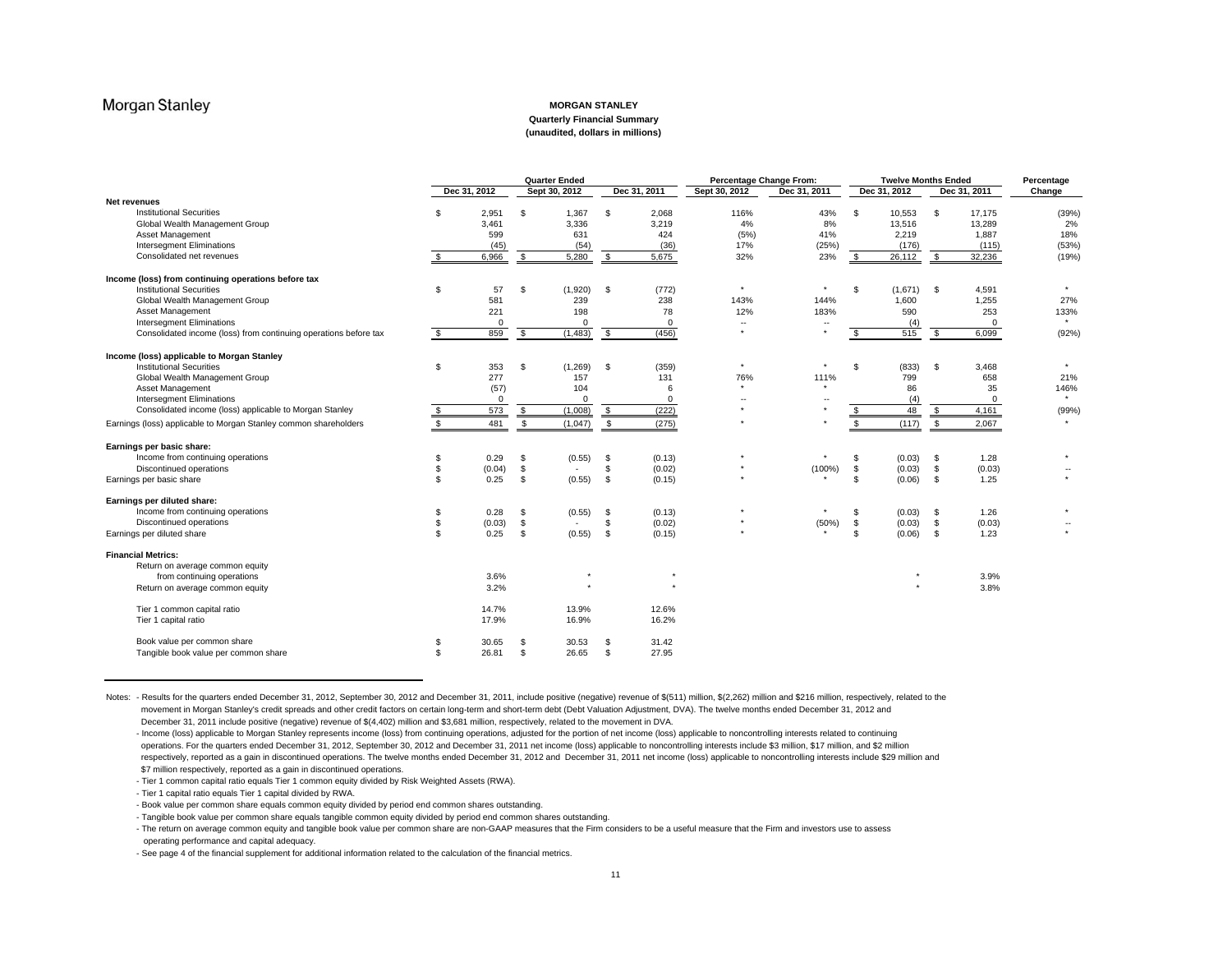#### **MORGAN STANLEY Quarterly Consolidated Income Statement Information (unaudited, dollars in millions)**

|                                                                  |              | <b>Quarter Ended</b> |              |               | <b>Percentage Change From:</b> |              | <b>Twelve Months Ended</b> | Percentage |
|------------------------------------------------------------------|--------------|----------------------|--------------|---------------|--------------------------------|--------------|----------------------------|------------|
|                                                                  | Dec 31, 2012 | Sept 30, 2012        | Dec 31, 2011 | Sept 30, 2012 | Dec 31, 2011                   | Dec 31, 2012 | Dec 31, 2011               | Change     |
| Revenues:                                                        |              |                      |              |               |                                |              |                            |            |
| Investment banking                                               | s.<br>1.439  | \$<br>1,152          | S<br>1,051   | 25%           | 37%                            | \$<br>4,758  | S<br>4,991                 | (5%        |
| Principal transactions:                                          |              |                      |              |               |                                |              |                            |            |
| Trading                                                          | 1.513        | 607                  | 969          | 149%          | 56%                            | 6.991        | 12,384                     | (44%       |
| Investments                                                      | 304          | 290                  | 140          | 5%            | 117%                           | 742          | 573                        | 29%        |
| Commissions and fees                                             | 1,052        | 988                  | 1,149        | 6%            | (8%)                           | 4,257        | 5,347                      | (20%       |
| Asset management, distribution and admin. fees                   | 2,331        | 2,257                | 2,004        | 3%            | 16%                            | 9,008        | 8,410                      | 7%         |
| Other                                                            | 152          | 141                  | 92           | 8%            | 65%                            | 555          | 175                        | $\star$    |
| Total non-interest revenues                                      | 6,791        | 5,435                | 5,405        | 25%           | 26%                            | 26,311       | 31,880                     | (17%)      |
| Interest income                                                  | 1,744        | 1,379                | 1,685        | 26%           | 4%                             | 5,988        | 7,258                      | (17%       |
| Interest expense                                                 | 1.569        | 1,534                | 1.415        | 2%            | 11%                            | 6,187        | 6,902                      | (10%       |
| Net interest                                                     | 175          | (155)                | 270          | $\star$       | (35%)                          | (199)        | 356                        |            |
| Net revenues                                                     | 6,966        | 5.280                | 5,675        | 32%           | 23%                            | 26,112       | 32,236                     | (19%       |
| Non-interest expenses:                                           |              |                      |              |               |                                |              |                            |            |
| Compensation and benefits                                        | 3.633        | 3.928                | 3,792        | (8%)          | (4% )                          | 15,622       | 16,333                     | (4%        |
| Non-compensation expenses:                                       |              |                      |              |               |                                |              |                            |            |
| Occupancy and equipment                                          | 394          | 386                  | 381          | 2%            | 3%                             | 1,546        | 1,548                      |            |
| Brokerage, clearing and exchange fees                            | 369          | 359                  | 379          | 3%            | (3%)                           | 1,536        | 1,633                      | (6%        |
| Information processing and communications                        | 474          | 493                  | 471          | (4% )         | 1%                             | 1,913        | 1,811                      | 6%         |
| Marketing and business development                               | 163          | 138                  | 160          | 18%           | 2%                             | 602          | 595                        | 1%         |
| Professional services                                            | 558          | 476                  | 487          | 17%           | 15%                            | 1,923        | 1,794                      | 7%         |
| Other                                                            | 516          | 983                  | 461          | (48%)         | 12%                            | 2,455        | 2,423                      | 1%         |
| Total non-compensation expenses                                  | 2,474        | 2,835                | 2,339        | (13%)         | 6%                             | 9,975        | 9,804                      | 2%         |
| Total non-interest expenses                                      | 6,107        | 6,763                | 6,131        | (10%)         | $\sim$                         | 25,597       | 26,137                     | (2%        |
| Income (loss) from continuing operations before taxes            | 859          | (1, 483)             | (456)        | $\star$       | $\star$                        | 515          | 6,099                      | (92%       |
| Income tax provision / (benefit) from continuing operations      | 95           | (525)                | (298)        |               |                                | (152)        | 1,410                      |            |
| Income (loss) from continuing operations                         | 764          | (958)                | (158)        |               |                                | 667          | 4,689                      | (86%       |
| Gain (loss) from discontinued operations after tax               | (63)         | $\overline{2}$       | (26)         |               | (142%)                         | (38)         | (44)                       | 14%        |
| Net income (loss)                                                | 701<br>s.    | (956)<br>S           | (184)<br>\$  | ٠             |                                | 629<br>\$.   | S.<br>4,645                | (86%       |
| Net income applicable to redeemable noncontrolling interests     | 116          | 8                    | $\mathbf 0$  |               |                                | 124          | $\Omega$                   |            |
| Net income applicable to nonredeemable noncontrolling interests  | 78           | 59                   | 66           | 32%           | 18%                            | 524          | 535                        | (2%        |
| Net income (loss) applicable to Morgan Stanley                   | 507          | (1,023)              | (250)        |               |                                | (19)         | 4.110                      |            |
| Preferred stock dividend / Other                                 | 26           | 24                   | 25           | 8%            | 4%                             | 98           | 2.043                      | (95%       |
| Earnings (loss) applicable to Morgan Stanley common shareholders | 481<br>£.    | <b>S</b><br>(1,047)  | \$<br>(275)  |               |                                | S<br>(117)   | \$<br>2,067                |            |
| Amounts applicable to Morgan Stanley:                            |              |                      |              |               |                                |              |                            |            |
| Income (loss) from continuing operations                         | 573          | (1,008)              | (222)        |               |                                | 48           | 4,161                      | (99%       |
| Gain (loss) from discontinued operations after tax               | (66)         | (15)                 | (28)         |               | (136%)                         | (67)         | (51)                       | (31%       |
| Net income (loss) applicable to Morgan Stanley                   | 507          | (1,023)<br>-S        | (250)<br>\$  |               |                                | (19)<br>S    | \$<br>4,110                |            |
| Pre-tax profit margin                                            | 12%          |                      |              |               |                                | 2%           | 19%                        |            |
| Compensation and benefits as a % of net revenues                 | 52%          | 74%                  | 67%          |               |                                | 60%          | 51%                        |            |
| Non-compensation expenses as a % of net revenues                 | 36%          | 54%                  | 41%          |               |                                | 38%          | 30%                        |            |
| Effective tax rate from continuing operations                    | 11.1%        | 35.4%                | 65.4%        |               |                                |              | 23.1%                      |            |

Notes: - Pre-tax profit margin is a non-GAAP financial measure that the Firm considers to be a useful measure that the Firm and investors use to assess operating performance. Percentages represent income from continuing operations before income taxes as a percentage of net revenues.

- The quarter and full year ended December 31, 2011, Principal Transactions - Trading included a loss of \$1,742 million related to the comprehensive settlement with MBIA Insurance Corporation (MBIA). - Other revenues for the full year ended December 31, 2011, included a loss of approximately \$783 million related to the 40% stake in a Japanese securities joint venture, Mitsubishi UFJ Morgan Stanley Securities Co., Ltd. ("MUMSS") controlled and managed by our partner, Mitsubishi UFJ Financial Group Inc. (MUFG).

- In the quarter ended December 31, 2012, discontinued operations included the provision of \$115 million related to a settlement with the Federal Reserve Board concerning the independent foreclosure

review related to Saxon. For the full year ended December 31, 2012, discontinued operations primarily reflected an after-tax gain and other operating income related to Quilter Holdings Ltd. (reported in the Global Wealth Management business segment), and an after-tax loss and operating results related to Saxon (reported in the Institutional Securities business segment), which includes the provision related to a settlement with the Federal Reserve Board concerning Saxon.

- For the quarter ended December 31, 2012, the effective tax rate from continuing operations was 11.1%. The current quarter includes a net tax benefit of approximately \$155 million consisting of a discrete benefit from remeasurement of reserves and an out of period tax provision to adjust previously recorded deferred tax assets.

- During the quarter ended September 30, 2012, Morgan Stanley completed the purchase of an additional 14% stake in Morgan Stanley Smith Barney (Joint Venture) from Citigroup Inc. (Citi), increasing the Firm's interest from 51% to 65%. Prior to September 17, 2012, Citi's results related to its 49% interest were reported in net income (loss) applicable to nonredeemable noncontrolling interests. Due to the terms of the revised agreement with Citi, subsequent to the purchase of the additional 14% stake, Citi's results related to the 35% interest are reported in net income (loss) applicable to redeemable noncontrolling interests.

- The portion of net income attributable to noncontrolling interests for consolidated entities is presented as either net income (loss) applicable to redeemable noncontrolling interests or net income (loss) applicable to nonredeemable noncontrolling interests.

- The full year ended December 31, 2011, preferred stock dividend/other included a one-time negative adjustment of approximately \$1.7 billion related to the conversion of Series B Non-Cumulative Non-Voting Perpetual Convertible Preferred Stock held by MUFG, into Morgan Stanley common stock (MUFG conversion).

- Preferred stock dividend / other includes allocation of earnings to Participating Restricted Stock Units (RSUs).